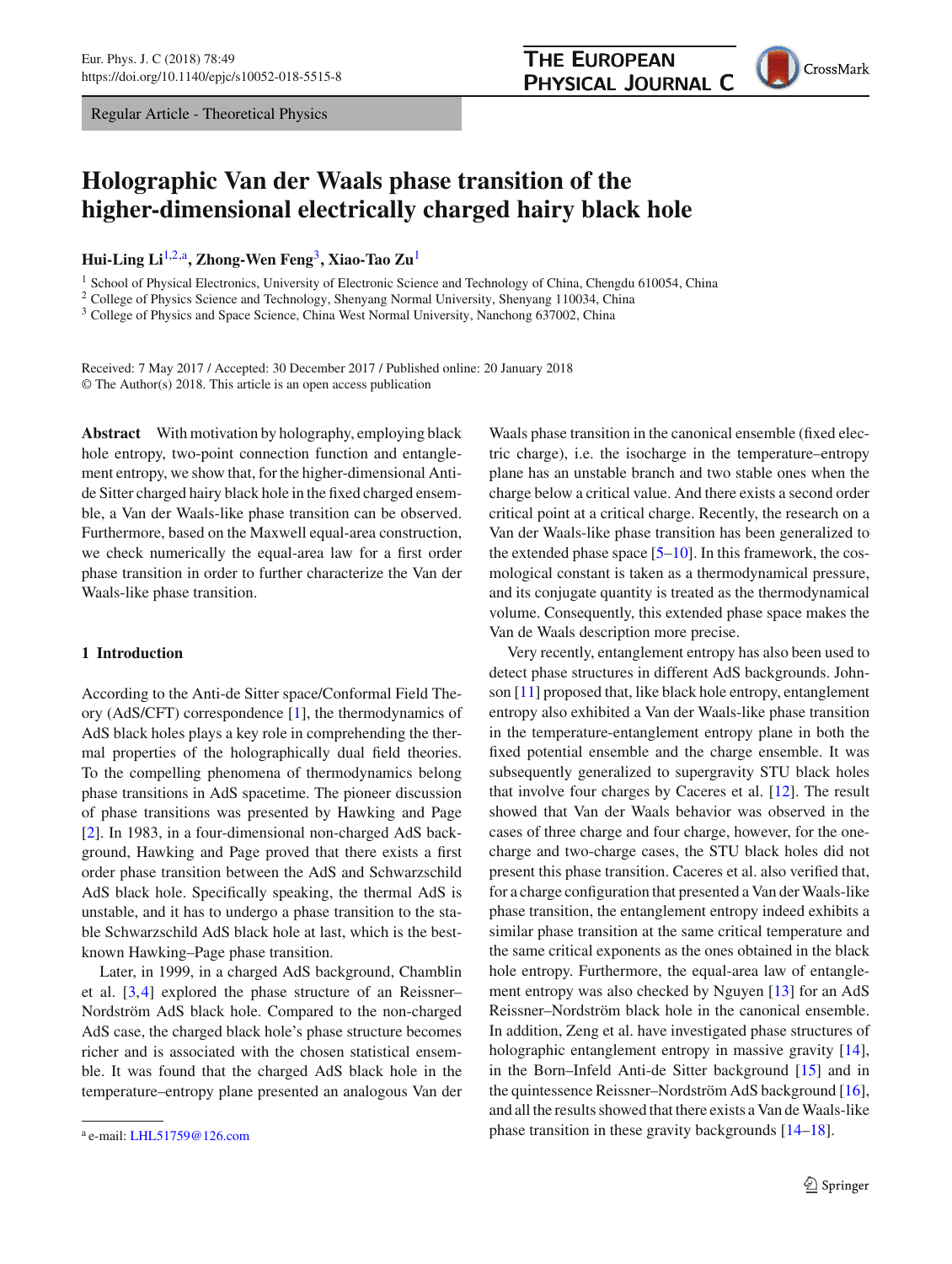In the framework of holography, in higher-dimensional AdS spacetime, it is interesting to detect the phase structure of hairy black holes. Since there exist hair parameters, hairy black hole solutions become far richer than in General Relativity [\[19](#page-10-8)[,20](#page-10-9)]. The model for higher-dimensional hairy black holes was first introduced by Oliva and Ray in 2011. They developed a novel construction of conformal couplings of a scalar field to arbitrary higher order Euler densities, and further solved the equations of motion under spherically symmetric conditions [\[21](#page-10-10)]. Although hairy black holes with vanishing cosmological constant are known in four dimensions, the scalar field configuration of these black holes diverges at the horizon [\[22](#page-10-11)[,23](#page-10-12)]. This may be seen as a natural consequence of the well-known no-hair theorems. However, by introducing a cosmological constant and a conformal coupling, no-hair theorems can be circumvented. In 2014, in higher-dimensional AdS spacetime, Giribet et al. proved that analytic solutions to higher-dimensional hairy black holes do exist and the scalar configuration is regular everywhere outside and on the horizon. It turned out that the hairy solution asymptotically goes to (Anti-) de Sitter spacetime at large distance and admits a spherical horizon as well as a horizon of a different topology [\[24](#page-10-13)]. In 2015, the thermodynamics of higher-dimensional hairy black holes and the different phases of hairy black holes in AdS5 space were also studied in detail [\[25](#page-10-14),[26](#page-10-15)]. At the same time, for these hairy solutions in a five-dimensional gravitational system, Hennigar and Mann have first revealed a reentrant phase transition in the case of demanding the positivity of entropy [\[7](#page-9-5)]. In 2017, Hennigar, Mann and Tjoa have found that, for a class of asymptotically AdS hairy black holes in Lovelock gravity where a real scalar field is conformally coupled to gravity, a novel form of phase transition akin to a superfluid phase transition can be observed [\[27](#page-10-16)]. Here, employing the black hole entropy, two-point correlated function and entanglement entropy, we attempt to study whether the Van der Waals-like phase transition can be observed, and we discuss the hair parameter effect on the phase transition.

#### <span id="page-1-1"></span>**2 Phase transition and Maxwell's equal-area law for the thermodynamic entropy**

Let us start by reviewing the exact solution of an electrically charged hairy black hole in five dimensions. Einstein– Maxwell-Λ theory conformally coupled to a scalar field in higher dimensions and see whether it can exhibit analytic solutions [\[24](#page-10-13),[25\]](#page-10-14). Here, we are concerned with the case of five dimensions, and the action of the theory reads

<span id="page-1-0"></span>
$$
I = \frac{1}{\kappa} \int d^5 x \sqrt{-g} \left[ R - 2A - \frac{1}{4} F^2 + \kappa L_m \left( \phi, \nabla \phi \right) \right],
$$
\n(1)

where

$$
\kappa = 16\pi G, \qquad (2)
$$
  
\n
$$
L_m(\phi, \nabla \phi) = b_0 \phi^{15} + b_1 \phi^7 S_{\mu\nu}^{\mu\nu} + b_2 \phi^{-1} (S_{\mu\gamma}^{\mu\gamma} S_{\nu\delta}^{\nu\delta})
$$

$$
-4S_{\mu\gamma}{}^{\nu\gamma}S_{\nu\delta}{}^{\mu\delta} + S_{\mu\nu}{}^{\gamma\delta}S^{\nu\mu}{}_{\gamma\delta}\big),\tag{3}
$$

$$
S_{\mu\nu}^{\gamma\delta} = \phi^2 R_{\mu\nu}^{\gamma\delta} - 12\delta_{[\mu}^{\gamma\delta} \delta_{\nu]}^{\delta} \nabla_{\rho} \phi \nabla^{\rho} \phi
$$

$$
-48\phi \delta_{[\mu}^{\gamma} \nabla_{\nu]} \nabla^{\delta} \phi + 18\delta_{[\mu}^{\gamma} \nabla_{\nu]} \phi \nabla^{\delta} \phi. \tag{4}
$$

Here,  $b_0$ ,  $b_1$  and  $b_2$  are real coupling constants, which are generated by a real scalar the field conformally coupled to gravity. The static spherically symmetric black hole solution coming from the action  $(1)$  can be written as

$$
ds^{2} = -N^{2}(r) f(r) dt^{2} + \frac{dr^{2}}{g(r)} + r^{2} d\Omega_{3}^{2},
$$
 (5)

where

$$
g(r) = f(r) = 1 - \frac{m}{r^2} - \frac{q}{r^3} + \frac{e^2}{r^4} + \frac{r^2}{l^2}, \quad N^2(r) = 1.
$$
\n(6)

Here, *l* is AdS radius  $l^2 = -6/\Lambda$ , and  $d\Omega_3^2$  is the metric of the unit 3-sphere. The integration constants *m* and *e* are related with the mass and the electric charge of the hairy black hole, and *q* is given with respect to the scalar coupling constants by the relation

$$
q = \frac{64\pi G}{5} \varepsilon b_1 \left( -\frac{18b_1}{5b_0} \right)^{3/2},\tag{7}
$$

where  $\varepsilon = -1$ , 0, +1. For the five-dimensional black hole solution to exist, the scalar coupling constants must obey the following constraint:

$$
10b_0b_2 = 9b_1^2.
$$
 (8)

The Maxwell potential is

$$
A_{\mu} = \sqrt{3} \frac{e}{r^2} \delta_{\mu}^0 \tag{9}
$$

with  $F_{\mu\nu} = \partial_{\mu} A_{\nu} - \partial_{\nu} A_{\mu}$ . On the other hand, the scalar field configuration takes the form

$$
\phi(r) = \frac{n}{r^{1/3}}, \qquad n = \varepsilon \left( -\frac{18}{5} \frac{b_1}{b_0} \right)^{1/6}.
$$
 (10)

In Ref. [\[25\]](#page-10-14), Galante et al. have discussed the thermodynamic properties of higher-dimensional black holes in detail. The mass and charge of the hairy black hole are

$$
M = \frac{3\pi}{8}m = \frac{3\pi \left(e^{2}l^{2} - ql^{2}r_{+} + l^{2}r_{+}^{4} - r_{+}^{6}\right)}{8l^{2}r_{+}^{2}}\tag{11}
$$

and

$$
Q = -\frac{\sqrt{3}\pi}{8}e,\tag{12}
$$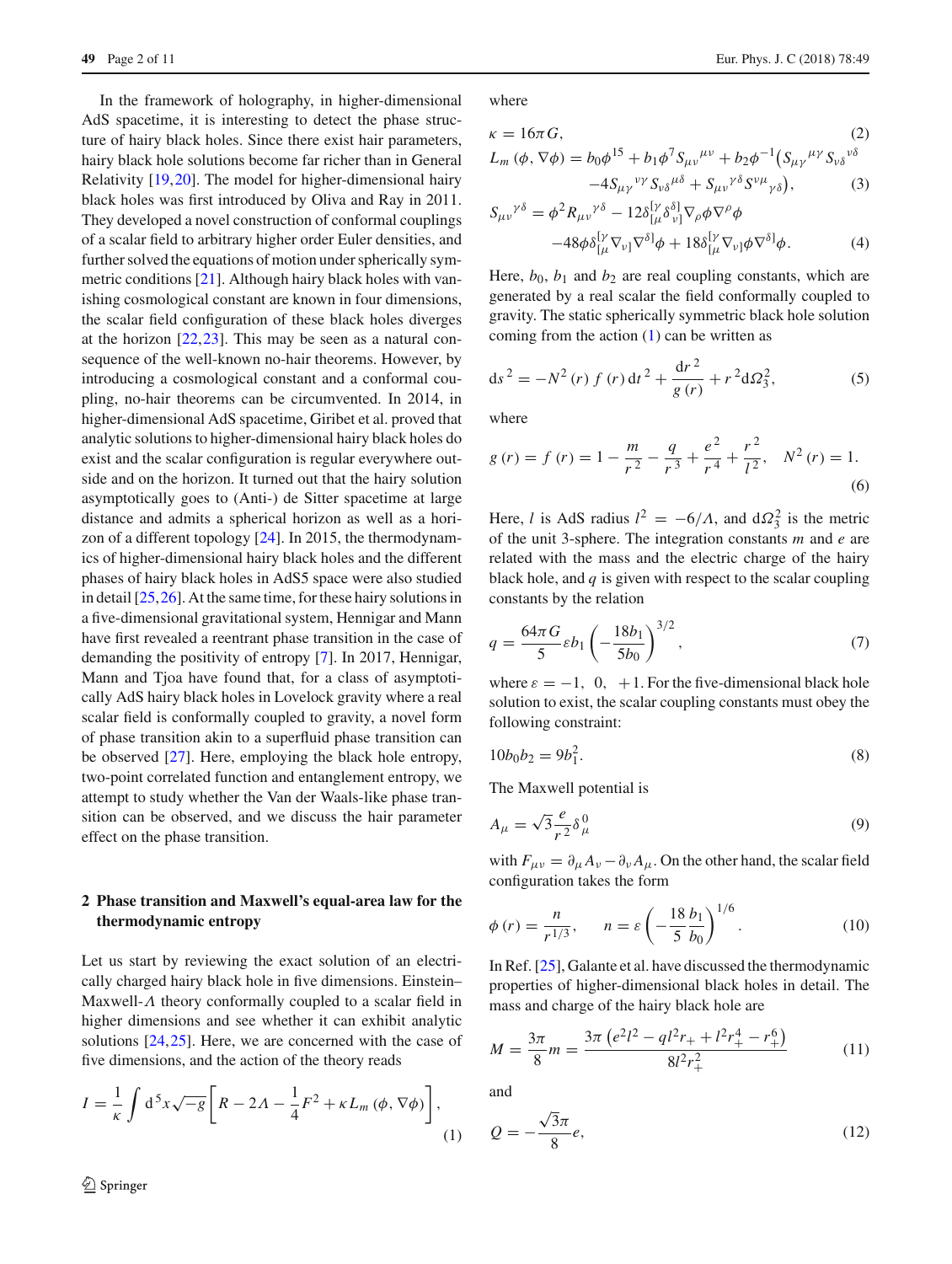respectively, where  $r_{+}$  is the event horizon, which is given by the equation  $f(r_{+}) = 0$ . The Hawking temperature and black hole entropy are given by [\[7](#page-9-5)[,25](#page-10-14)]

<span id="page-2-0"></span>
$$
T = \frac{1}{\pi l^2 r_+^4} \left( -\frac{32 \mathcal{Q}^2 l^2}{3 \pi^2 r_+} + \frac{q l^2}{4} + \frac{l^2}{2} r_+^3 + r_+^5 \right),\tag{13}
$$

$$
S = \frac{\pi^2}{2} \left( r_+^3 - \frac{5}{2} q \right). \tag{14}
$$

Note that, for the hairy black hole solution to exist, *q* can take three different values namely  $q = 0, \pm |q|$ . For  $q = 0$  $e^{2} = 4Q^{2}/3\pi^{2}$ , we have

<span id="page-2-3"></span>
$$
f(r) = 1 - \frac{8M}{3\pi r^2} - \frac{4Q^2}{3\pi r^4} + \frac{r^2}{l^2},
$$
\n(15)

$$
T' = \frac{r_+}{\pi l^2} + \frac{1}{2\pi r_+} - \frac{2Q'^2}{3\pi^2 r_+^5},\tag{16}
$$

$$
S' = \frac{\pi^2}{2} r_+^3.
$$
 (17)

In this case, the solution reduces to the five-dimensional Reissner–Nordström AdS black hole. The phase transition of the Reissner–Nordström AdS black hole has been discussed extensively [\[13](#page-10-3),[28\]](#page-10-17). The critical values of the phase transition are given as

<span id="page-2-6"></span>
$$
S_C' = \frac{\pi^2}{6\sqrt{3}} l^3,
$$
\n(18)

$$
Q_C' = \frac{\pi}{6\sqrt{5}}l^2,
$$
\n(19)

$$
T_C' = \frac{4\sqrt{3}}{5\pi l}.\tag{20}
$$

Here, we mainly focus on studying the phase structure for the case  $q \neq 0$ .

Now, we begin to explore the hairy black hole's critical behavior and phase transition in the temperature–entropy plane. From Eqs.  $(13)$  and  $(14)$ , we can get the function *T*(*S*, *Q*, *q*) by eliminating  $r_{+}$ ,

<span id="page-2-2"></span>
$$
T(S, Q, q) = \frac{1}{3\sqrt[3]{2}l^2\pi^{5/3}(5\pi^2q + 4S)^{5/3}} \Big[ 75\pi^4q^2 -128l^2\pi^2Q^2 + 120\pi^2Sq + 48S^2 + 9\sqrt[3]{4}l^2\pi^{10/3}q(5\pi^2q + 4S)^{1/3} + 6\sqrt[3]{4}l^2\pi^{4/3}S(5\pi^2q + 4S)^{1/3} \Big].
$$
 (21)

Note that the phase structure of a hairy black hole is not only related to electric charge *Q*, but also the scalar hair parameter *q*. Based on the function  $T(S, Q, q)$  above, the phase structure of the charged hairy black hole can be detected. We find that, by choosing some proper hair parameters *q*, the isocharges in the *T* –*S* plane can exhibit a Van der Waals-like phase transition. For convenience, we keep the AdS radius  $l = 1$  throughout this paper. Here, we discuss the phase transition in a fixed electric charged ensemble, and we take

<span id="page-2-1"></span>**Table 1** The critical values of the electric charge, temperature and entropy for different *q*

| q        | $Q_C$     | $T_C$    | $S_C$    |
|----------|-----------|----------|----------|
| $-0.010$ | 0.0486384 | 0.439591 | 1.03476  |
| $-0.005$ | 0.0538006 | 0.440337 | 0.992571 |
| 0.005    | 0.0629513 | 0.441770 | 0.906233 |
| 0.010    | 0.0670977 | 0.442460 | 0.862219 |
|          |           |          |          |

 $q = \pm 0.010$  and  $q = \pm 0.005$  as examples. To plot the isocharges in the *T* –*S* plane, firstly we should get the critical values of phase transition by using the following relations:

<span id="page-2-4"></span>
$$
\left(\frac{\partial T}{\partial S}\right)_Q = \left(\frac{\partial^2 T}{\partial^2 S}\right)_Q = 0.
$$
\n(22)

For the complicated hairy black hole, it is hard to obtain analytical values directly. We can get them numerically. In Table [1,](#page-2-1) we tabulate the critical charge  $Q_C$ , critical entropy  $S_C$  and critical temperature  $T_C$  for different hair parameter *q*. From this table, we see that the critical entropy becomes smaller as *q* increases. According to Eq. [\(14\)](#page-2-0), we know that *q* must satisfy  $q \leq 2r^3$  /5 in order for the positivity condition of entropy to hold.

Note that, for the very small values of the hair parameter, one can get a perturbative solution of the critical values. When  $q$  is very small, we expand Eq.  $(21)$  about the zero point in terms of the hair parameter *q*, and we find

<span id="page-2-5"></span>
$$
T(S, Q, q)
$$
  
= 
$$
\frac{-32\pi^2 Q^2 + 32^{1/3} \pi^{4/3} S^{4/3} + \frac{12S^2}{l^2}}{62^{2/3} \pi^{5/3} S^{5/3}}
$$
  
+ 
$$
\frac{\pi^{1/3} (30S^2 + l^2 (400\pi^2 Q^2 - 32^{1/3} \pi^{4/3} S^{4/3})) q}{362^{2/3} l^2 S^{8/3}}
$$
  
- 
$$
\frac{5 (\pi^{7/3} (1600l^2 \pi^2 Q^2 + 32^{1/3} l^2 \pi^{4/3} S^{4/3} + 30S^2)) q^2}{432(2^{2/3} l^2 S^{11/3})}
$$
  
+ 
$$
O[q]^3.
$$
 (23)

This corresponds to

$$
T = \left(-\frac{e^2}{2\pi r_+^5} + \frac{1}{2\pi r_+} + \frac{r_+}{l^2 \pi}\right) + \frac{q}{4\pi r_+^4} + O[q]^2.
$$
 (24)

When  $q = 0$  and  $e^2 = 4Q^2/3\pi^2$ , the temperature becomes the temperature of the RN AdS black hole, which is consistent with Eq.  $(16)$ . Employing Eqs.  $(22)$  and  $(23)$ , we can get

$$
S_C = \frac{l^3 \pi^2}{6\sqrt{3}} - \frac{7\pi^2 q}{8} + O[q]^2,\tag{25}
$$

$$
|e_C| = \frac{8}{\sqrt{3}} \left( \frac{l^2 \pi}{24\sqrt{5}} + \frac{3\sqrt{\frac{3}{5}}\pi q}{8l} \right) + O[q]^2, \tag{26}
$$

$$
T_C = \frac{4\sqrt{3}}{5l\pi} + \frac{9q}{20l^4\pi} + O[q]^2.
$$
 (27)

<sup>2</sup> Springer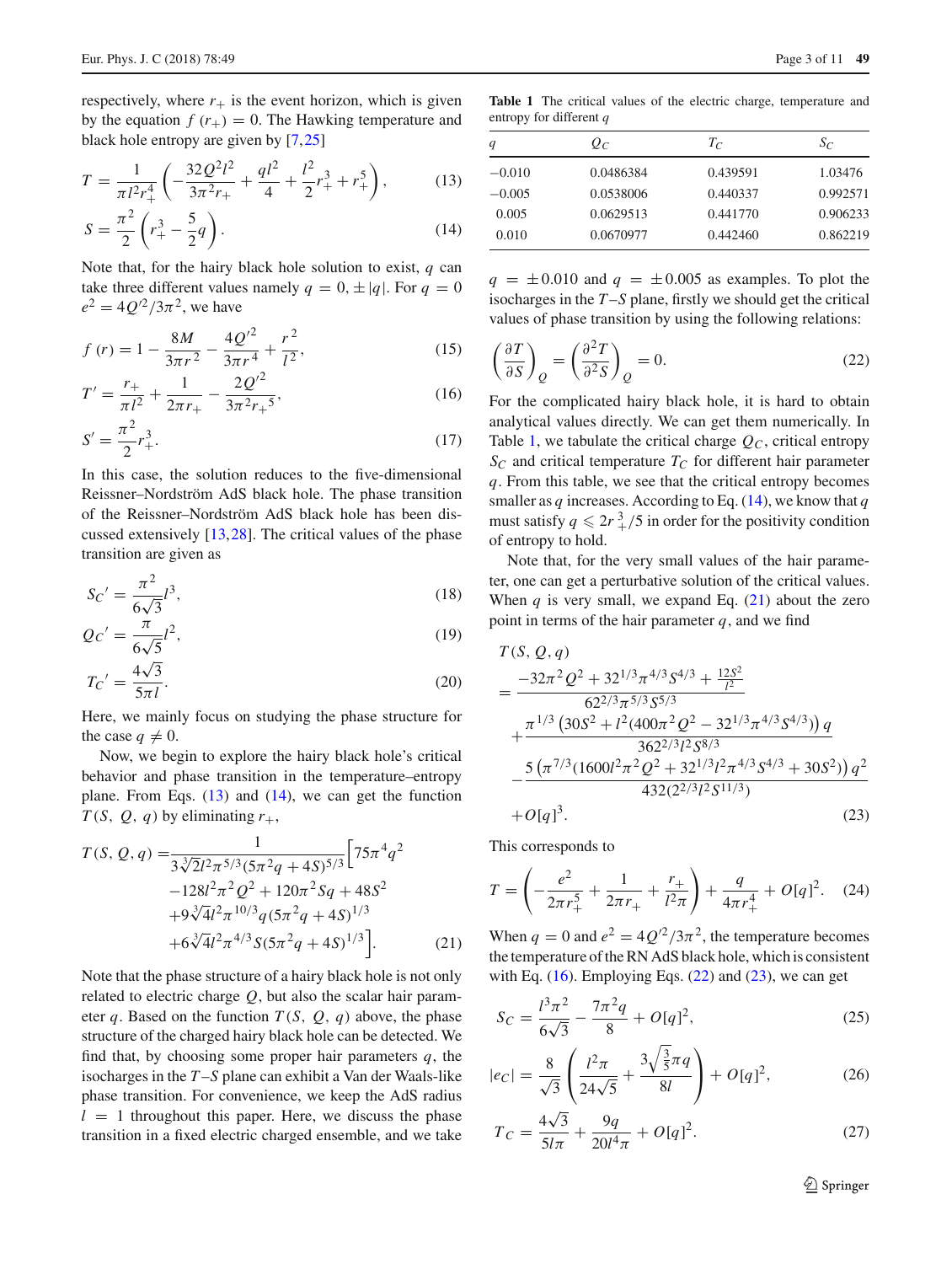When  $q = 0$  and  $e^2 = 4Q^2/3\pi^2$ , these questions reduce to Eqs. [\(18\)](#page-2-6), [\(19\)](#page-2-6) and [\(20\)](#page-2-6). Obviously, for these small values, these critical quantities are modified from the RN AdS values.

According to the relation in Eq.  $(21)$  and these critical values, we plot the isocharges in the *T* –*S* plane for different *q* in Fig. [1.](#page-3-0) Each curve corresponds to a different electric charge. Remarkably, as can be seen from these plots, a Van der Waals-like phase transition is clearly present in the *T* –*S* plane. For different  $q$ , the phase structure is similar. When  $Q > Q<sub>C</sub>$ , the temperature is monotonically larger as entropy increases, and the system is thermodynamically stable. As  $Q$  decreases and arrives at the critical value  $Q<sub>C</sub>$ , an inflection point appears and the heat capacity is divergent at this point, which corresponds to a second order phase transition. In the  $Q < Q_C$  case, in addition to two stable branches, the isocharge has an unstable branch with negative heat capacity,

$$
C_Q = T \left(\frac{\partial S}{\partial T}\right)_Q,\tag{28}
$$

which corresponds to a first order phase transition.

Like the Van der Waals phase transition of the liquid–gas system, this unstable portion should be replaced by using an isotherm  $T = T^*$  which obeys Maxwell's equal-area prescription. The subcritical temperature  $T^*$  can be obtained from the plot of the free energy  $F = M - TS$  versus the temperature. The plots in Fig. [2](#page-4-0) show that the relations between the temperature and free energy for different *q*, and for  $Q < Q_C$ , we always observe a classic swallowtail structure in each plot, which is responsible for the first order phase transition in Fig. [1.](#page-3-0) We indicate the transition temperature *T* ∗ by a red dashed line in Fig. [2,](#page-4-0) which corresponds to the horizontal coordinate of the junction.

Next, in order to further characterize the Van der Waalslike phase transition, we turn to checking the Maxwell equalarea law for the first order phase transition and the corresponding statement can be written as

<span id="page-3-1"></span>
$$
A_1 \equiv \int_{S_{\min}}^{S_{\max}} T(S, Q, q) \, dS = T^*(S_{\max} - S_{\min}) \equiv A_2,
$$
\n(29)

where  $T(S, Q, q)$  is defined in Eq. [\(21\)](#page-2-2),  $S_{\text{min}}$  and  $S_{\text{max}}$  are the smallest and largest roots of the equation  $T(S, Q, q) =$ *T*<sup>\*</sup>. Now, we take  $q = -0.010$  as an example to show how to verify the Maxwell equal-area law. Numerically, using  $q = -0.010, Q = 0.0286384$  and  $l = 1$ , we obtain  $T^*$  from the plot (a) in Fig. [2.](#page-4-0) Then, substituting  $T^* = 0.4506$  into Eq. [\(21\)](#page-2-2), we obtain the smallest value  $S_{\text{min}} = 0.306264$  and largest value  $S_{\text{max}} = 2.628909$  by resolving the equation  $T(S, -0.01, 0.0286384) = 0.4506$ . Thus, using the values of  $T^*$ ,  $S_{\text{min}}$  and  $S_{\text{max}}$ , we can get  $A_2 = 1.04658$  at the right side of Eq. [\(29\)](#page-3-1), and we obtain  $A_1 = 1.04538$  by integrating the left side of Eq.  $(29)$ . Namely,  $A_1$  equals  $A_2$  within our



<span id="page-3-0"></span>**Fig. 1** Plots of the temperature versus the black hole entropy for different q. The red dash line corresponds to the temperature of the first order phase transition. The values of the electric charge chosen (from top to bottom) are as follows. **a**  $Q = 0.0286384 < Q_C$ ,  $Q = 0.0486384$  =  $Q_C$ ,  $Q = 0.0686384 > Q_C$ . **b**  $Q = 0.0338006 < Q_C$ ,  $Q =$  $0.0538006 = Q_C$ ,  $Q = 0.0738006 > Q_C$ . **c**  $Q = 0.0429513 < Q_C$ ,  $Q = 0.0629513 = Q_C$ ,  $Q = 0.0829513 > Q_C$ . **d**  $Q = 0.0470977 <$  $Q_C$ ,  $Q = 0.0670977 = Q_C$ ,  $Q = 0.0870977 > Q_C$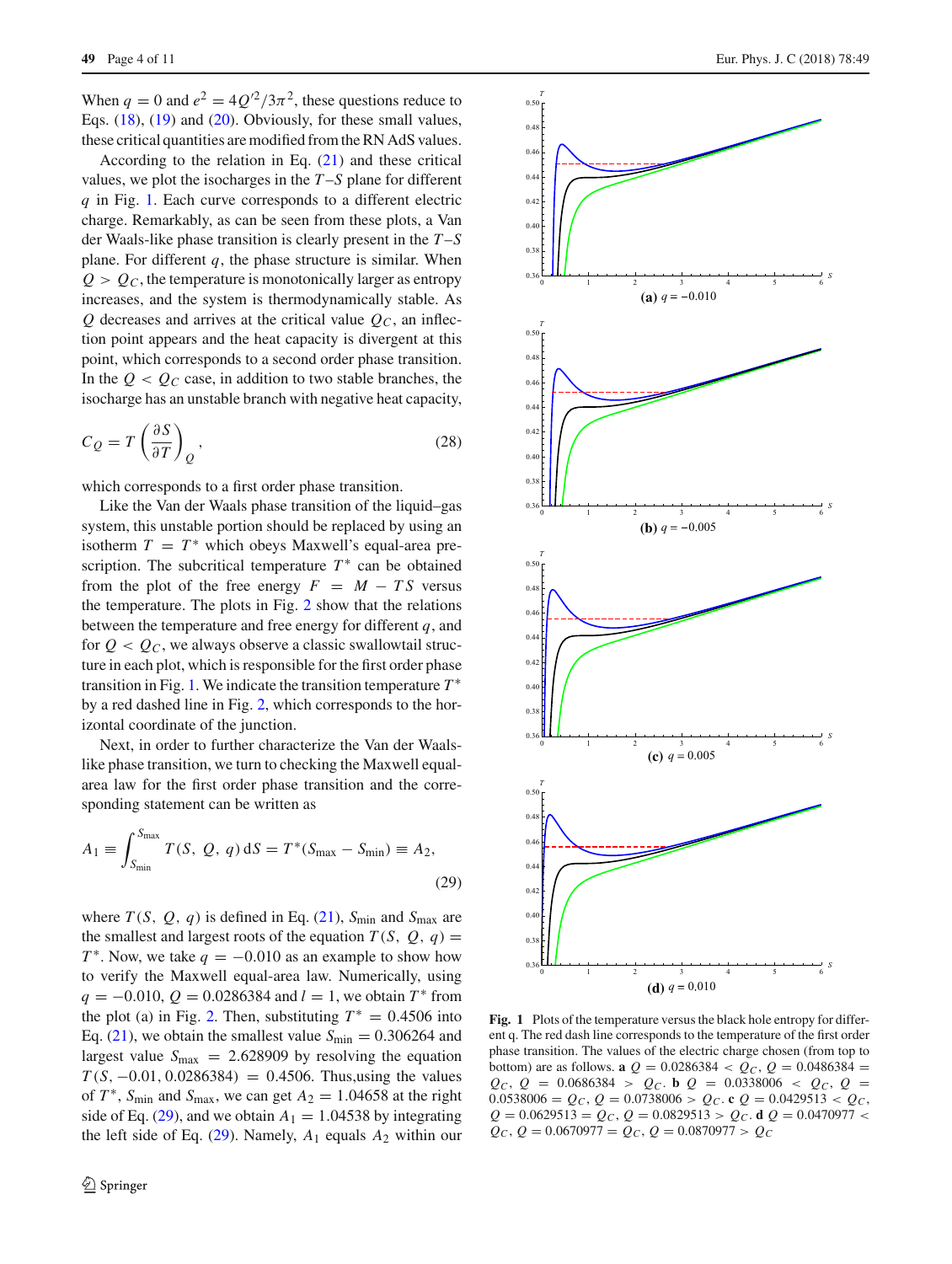

<span id="page-4-0"></span>**Fig. 2** Plots of the temperature versus the free energy for different q in the case of  $Q < Q_C$ . In each graph, the red dash line indicates a first order phase transition temperature  $T^*$ . **a**  $Q = 0.0286384$  and  $T^* = 0.4506$ . **b**  $Q = 0.0338006$  and  $T^* = 0.4524$ . **c**  $Q = 0.0429513$ and  $T^* = 0.4552$ . **d**  $Q = 0.0470977$  and  $T^* = 0.4561$ 

**Table 2** Check of the Maxwell equal-area construction in the *T* –*S* plane

<span id="page-4-1"></span>

| q        | $T^*$  | $S_{\min}$ | $S_{\rm max}$ | A <sub>1</sub> | A <sub>2</sub> |
|----------|--------|------------|---------------|----------------|----------------|
| $-0.010$ | 0.4506 | 0.3062640  | 2.6289090     | 1.04538        | 1.04658        |
| $-0.005$ | 0.4524 | 0.2371192  | 2.6989999     | 1.11250        | 1.11375        |
| 0.005    | 0.4552 | 0.1098390  | 2.7624530     | 1.20665        | 1.20747        |
| 0.010    | 0.4561 | 0.0488927  | 0.7663060     | 1.22943        | 1.22924        |

numeric accuracy with these values. Repeating the procedure above, we can obtain  $A_1$  and  $A_2$  for other *q*, and we tabulate these values in Table [2.](#page-4-1) From this table, it is obvious that the Maxwell equal-area construction holds in the *T* –*S* plane.

#### **3 Phase transition and Maxwell's equal-area law for two-point correlation function**

In this section, we proceed to discuss on the phase structure of two-point correlation function. In recent years, the twopoint correlation function has appeared to be a useful tool which can be used to explore some physical phenomena such as holographic singularities [\[29](#page-10-18)[,30](#page-10-19)], holographic thermalization [\[31](#page-10-20)[,32](#page-10-21)], holographic CFTs on maximally symmetric spaces [\[33](#page-10-22)], holographic butterfly effect [\[34](#page-10-23)[–37\]](#page-10-24) and quantum phase transition [\[38](#page-10-25)]. Motivated by the above-mentioned issues, we attempt to detect whether the two-point correlation function can present a Van der Waals-like behavior for the charged hairy black hole.

According to the Anti-de Sitter space/Conformal Field Theory dictionary, in the large  $\triangle$  limit, the equal-time twopoint correlation function can be holographically expressed as [\[39](#page-10-26)]

$$
\langle O(t_0, x_i) O(t_0, x_j) \rangle \approx e^{-\Delta L}, \tag{30}
$$

where  $\triangle$  is the conformal dimension of the scalar operator *O*, and *L* is the length of the buck geodesic between the point  $(t_0, x_i)$  and  $(t_0, x_j)$  on the Anti-de Sitter boundary. Due to the charged hairy black hole's symmetry in five-dimensional AdS spacetime, we can simply set  $(\theta = \theta_0, \varphi = \pi/2, \psi =$ 0) and  $(\theta = \theta_0, \varphi = \pi/2, \psi = \pi)$  as the two boundary points.

By utilizing  $\theta$  to parameterize the trajectory, the proper length takes the form

<span id="page-4-2"></span>
$$
L = \int_0^{\theta_0} \mathcal{L}(r(\theta), \theta) d\theta, \quad \mathcal{L} = \sqrt{\frac{r'^2(\theta)}{g(r)} + r^2(\theta)};
$$
 (31)

here  $r' \equiv dr/d\theta$ . Taking  $\mathcal L$  as the Lagrangian and imagining  $\theta$  as time, with the Euler–Lagrange equation

$$
\frac{\partial \mathcal{L}}{\partial r} = \frac{\mathrm{d}}{\mathrm{d}\theta} \left( \frac{\partial \mathcal{L}}{\partial r'(\theta)} \right),\tag{32}
$$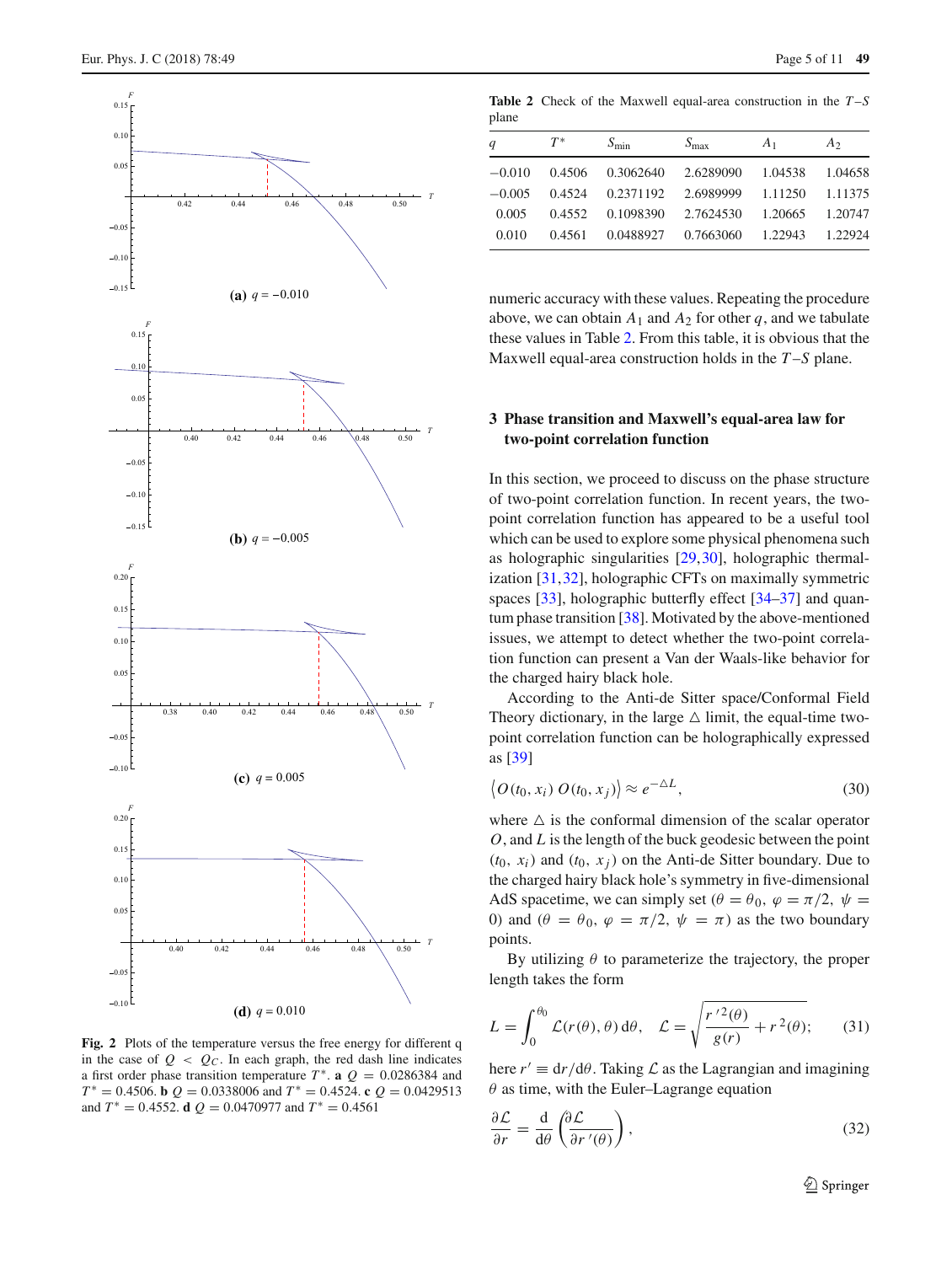we arrive at the equation of motion of  $r(\theta)$ ,

<span id="page-5-0"></span>
$$
g'(r)r'(\theta)^{2} - 2g(r)r''(\theta) + 2g^{2}(r)r(\theta) = 0
$$
 (33)

with the boundary condition

$$
r(0) = r_0, \qquad r'(0) = 0. \tag{34}
$$

By using the condition above and resolving Eq.  $(33)$ , we obtain the numeric result of  $r(\theta)$ . Notice that the geodesic length is divergent for a fixed  $\theta_0$ , therefore, it needs to be regularized. Here, we do it by subtracting the geodesic length of the minimal surface in pure AdS with the same boundary  $\theta = \theta_0$  (denoted by *L*<sup>'</sup>). In order to accomplish this, we first obtain  $L$  by integrating the length function in Eq.  $(31)$  from zero to *UV* cutoff  $\theta_C \leq \theta_0$ . Then, by turning off the hair parameter *q*, mass *M* and electric charge *Q* of the charged hairy black hole background, we get a pure AdS in global coordinates,

$$
ds^{2} = -\left(1 + \frac{r^{2}}{l^{2}}\right)dt^{2} + \left(1 + \frac{r^{2}}{l^{2}}\right)^{-1}dr^{2} + r^{2}d\Omega_{3}^{2},
$$
\n(35)

with this metric, repeating the same procedure as calculation *L*, numerically, we obtain *L* . Thus, subtracting this quantity from the hairy black hole, we get the renormalized geodesic length  $\delta L = L - L'$ . Here, we take  $\theta_0 = 0.45$  and  $\theta_0 =$ 0.50 as an example to discuss the charged hairy black hole's phase structure, and the corresponding cutoffs are chosen to be  $\theta_C = 0.449$  and 0.499 in the numerical computations. For the  $\theta_0 = 0.45$  case, in Fig. [3,](#page-5-1) we present the plots of the isocharges generated for the two-point correlation function for different hair parameters *q*. In each panel, the isocharges in the  $T-\delta L$  plane from top to bottom correspond to  $Q <$  $Q_C$ ,  $Q = Q_C$  and  $Q > Q_C$ , respectively. From these plots, we see that the  $T$  versus  $\delta L$  plots are qualitatively similar to the ones in Fig. [1.](#page-3-0) We confirm that there exists indeed a Van der Waals-like phase transition in the *T* –δ*L* plane, and the critical temperature and critical charge are the same as the ones obtained from Fig. [1.](#page-3-0)

In order to further characterize a Van der Waals-like phase transition for the two-point correlation function, we choose two different  $\theta_0$  to verify the equal-area law in the  $T-\delta L$ plane, similarly defined as

$$
A_1 \equiv \int_{\delta L_{\text{min}}}^{\delta L_{\text{max}}} T(\delta L, q, Q) d\delta L
$$
  
=  $T^*(\delta L_{\text{max}} - \delta L_{\text{min}}) \equiv A_2,$  (36)

where  $\delta L_{\text{min}}$  and  $\delta L_{\text{max}}$  are the smallest and largest roots of the equation  $T(\delta L, q, Q) = T^*$ .  $T(\delta L, q, Q)$  is an interpolating function which can be given by our numeric result.

Besides  $\theta_0 = 0.45$ , in Fig. [4,](#page-6-0) for the case  $\theta_0 = 0.50$ , we also plot the isocharge in the  $T-\delta L$  plane when the charge



<span id="page-5-1"></span>**Fig. 3** Plots of isocharges in the  $T-\delta L$  plane for  $\theta_0 = 0.45$ . The blue dash line corresponds to the temperature of the first order phase transition. The values of the electric charge chosen (from top to bottom) are the same as the ones in Fig. [1](#page-3-0)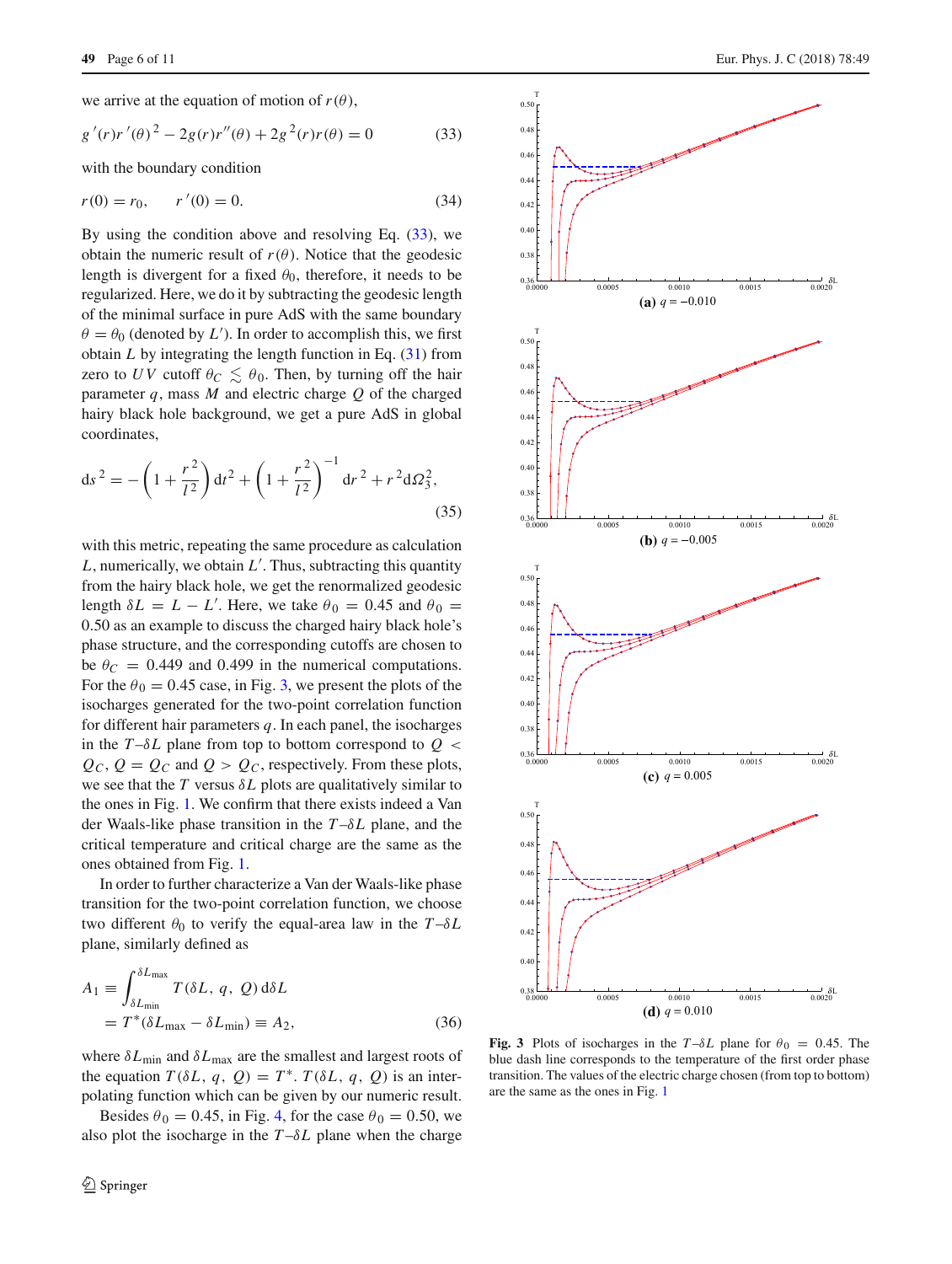

<span id="page-6-1"></span><span id="page-6-0"></span>**Fig. 4** Plots of isocharges in the  $T-\delta L$  plane for  $\theta_0 = 0.50$ . The blue dash line corresponds to the temperature of the first order phase transition for  $Q < Q_C$ . **a**  $Q = 0.0286384 < Q_C$ . **b**  $Q = 0.0338006 <$  $Q_C$ . **c**  $Q = 0.0429513 < Q_C$ . **d**  $Q = 0.0470977 < Q_C$ 

|              |                | $\theta_0 = 0.45$                           |                    | $\theta_0 = 0.50$                      |                    |
|--------------|----------------|---------------------------------------------|--------------------|----------------------------------------|--------------------|
| $q = -0.010$ | $T^* = 0.4506$ | $\delta L_{\text{min}} = 0.0001181430$      | $A_1 = 0.00027069$ | $\delta L_{\text{min}} = 0.0001788345$ | $A_1 = 0.00040808$ |
|              |                | $\delta L_{\rm max} = 0.0007194292$         | $A_2 = 0.00027094$ | $SL_{\text{max}} = 0.0010853080$       | $A_2 = 0.00040846$ |
| $q = -0.005$ | $T^* = 0.4524$ | $= 0.0001099755$<br>$\delta L_{\rm min}$    | $A_1 = 0.00028904$ | $\delta L_{\min} = 0.0001664403$       | $A_1 = 0.00043580$ |
|              |                | $= 0.0007494337$<br>$\delta L_{\rm max}$    | $A_2 = 0.00028929$ | $\delta L_{\rm max} = 0.0011305550$    | $A_2 = 0.00043617$ |
| $q = 0.005$  | $T^* = 0.4552$ | $= 0.00009738140$<br>$\delta L_{\rm min}$ : | $A_1 = 0.00031608$ | $SL_{\text{min}} = 0.0001473907$       | $A_1 = 0.00047660$ |
|              |                | $\delta L_{\rm max} = 0.00079196240$        | $A_2 = 0.00031617$ | $5L_{\text{max}} = 0.0011947060$       | $A_2 = 0.00047674$ |
| $q = 0.010$  | $T^* = 0.4561$ | $= 0.00009229728$<br>$\delta L_{\rm min}$   | $A_1 = 0.00032276$ | $SL_{\text{min}} = 0.0001397911$       | $A_1 = 0.00048686$ |
|              |                | $\delta L_{\rm max} = 0.00079951970$        | $A_2 = 0.00032256$ | $\delta L_{\rm max} = 0.0012065893$    | $A_2 = 0.00048657$ |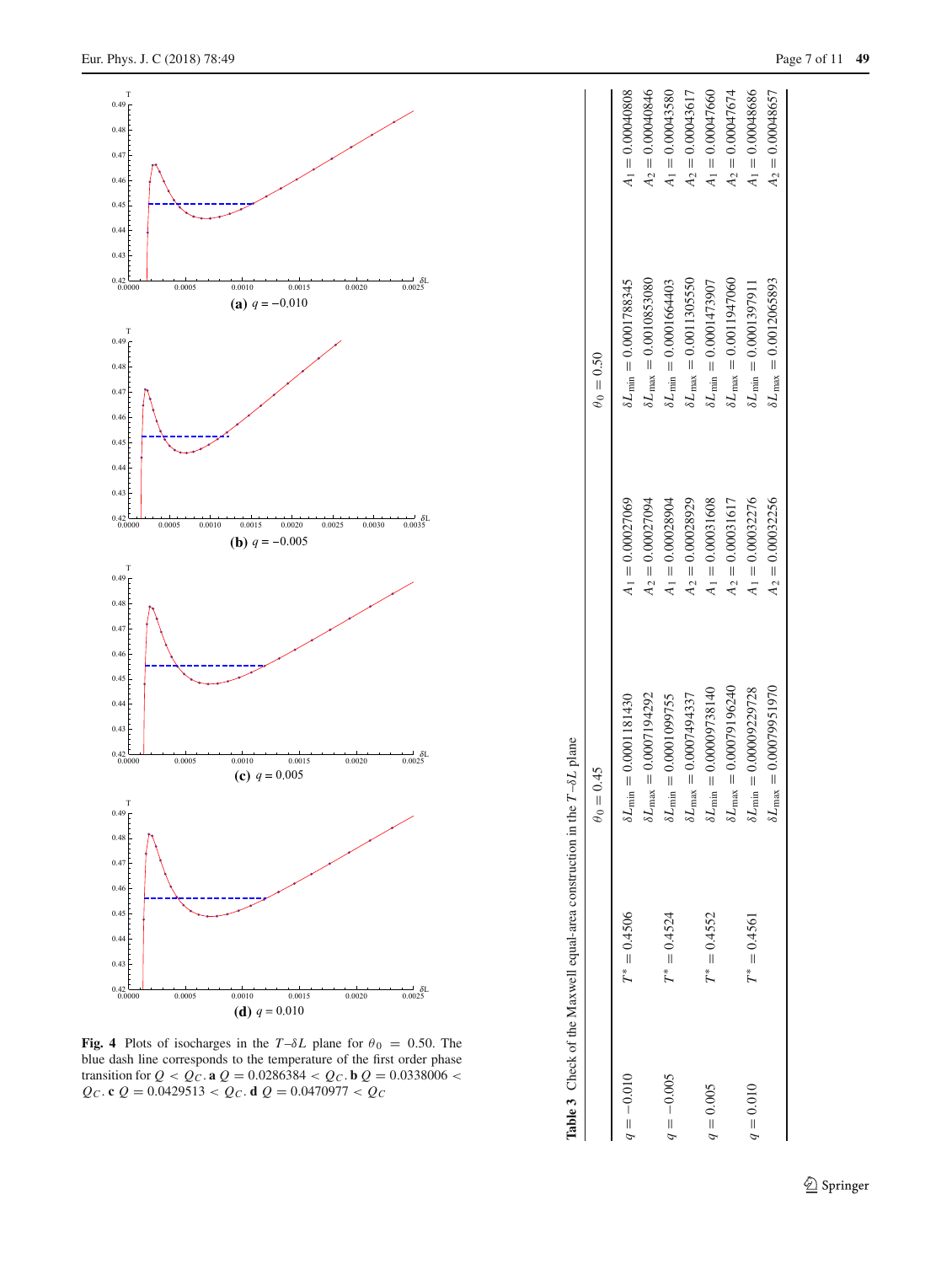



<span id="page-7-0"></span>**Fig. 5** Plots of isocharges in the  $T - \Delta S$  plane for  $\varphi_0 = 0.45$ . The red dash line corresponds to the temperature of the first order phase transition. The values of the electric charge chosen (from top to bottom) are the same as the ones in Fig. [1](#page-3-0)

<span id="page-7-1"></span>**Fig. 6** Plots of isocharges in the  $T - \Delta S$  plane for  $\varphi_0 = 0.50$ . The red dash line corresponds to the temperature of the first order phase transition for  $Q < Q_C$ . **a**  $Q = 0.0286384 < Q_C$ . **b**  $Q = 0.0338006 <$  $Q_C$ . **c**  $Q = 0.0429513 < Q_C$ . **d**  $Q = 0.0470977 < Q_C$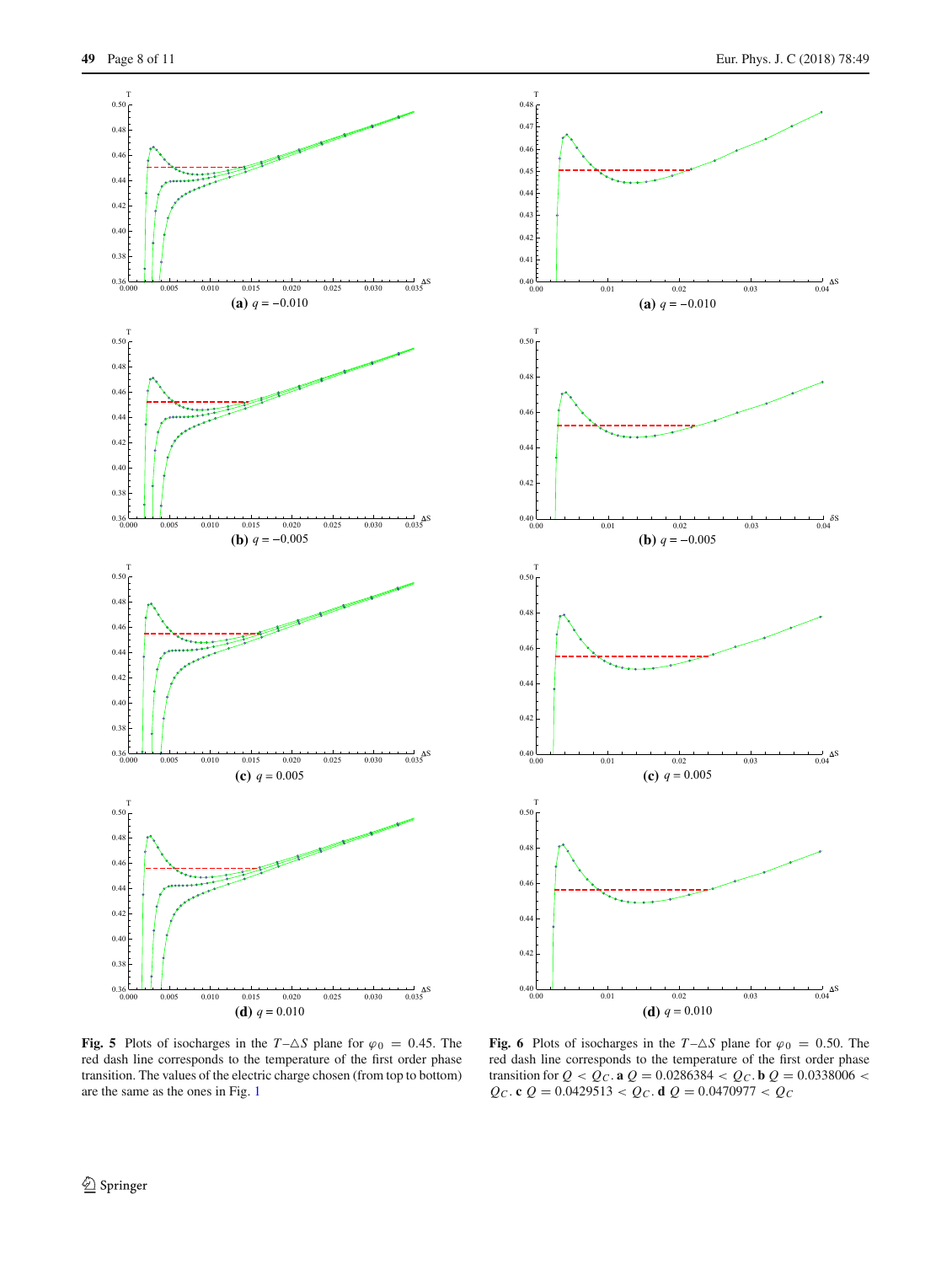satisfies  $Q < Q_C$ . In Table [3,](#page-6-1) for different q and  $\theta_0$ , we tabulate the values of δ*L*min, δ*L*max, *A*<sup>1</sup> and *A*2. Obviously, for the two-point correlation function, the equal-area law hods for the five-dimensional charged hairy black hole. This strengthens our conclusion that, indeed, the isocharges in the *T* –δ*L* plane can present the same Van der Waals-like phase transition as the black hole entropy.

### **4 Holographic phase transition for entanglement entropy**

Now, we move on to take into account the entanglement entropy case. According to the Ryu–Takayanagi description, the holographic entanglement entropy for a region *A* can be expressed as [\[40,](#page-10-27)[41\]](#page-10-28)

$$
S = \frac{\text{Area}(r_A)}{4},\tag{37}
$$

where  $\Gamma_A$  is a codimension-2 minimal surface with boundary condition  $\partial \Gamma_A = \partial A$ . Here, we choose  $\varphi = \varphi_0$  as the hairy black hole's entangling surface and employ  $r(\varphi)$  to parameterize the minimal surface.

With the symmetry, in this static AdS background, the entanglement entropy is given by

<span id="page-8-0"></span>
$$
S = \pi \int_0^{\varphi_0} r^2 \sin^2 \varphi \sqrt{\frac{r'^2(\varphi)}{f(r)} + r^2(\varphi)} d\varphi, \tag{38}
$$

in which  $r'(\varphi) \equiv dr/d\varphi$ .

Adopting a similar procedure to the two-point correlation function case, we first arrive at the equation of motion of  $r(\varphi)$  by utilizing the Euler–Lagrange equation, and with the boundary condition, the numerical result of  $r(\varphi)$  is obtained. Then we integrate the entropy function *S* in Eq. [\(38\)](#page-8-0) up to the *UV* cutoff  $\varphi_C$  (that is,  $\varphi_C \approx \varphi_0$ ). Thus, subtracting the pure AdS entanglement entropy (which is denoted by  $S_0$ ), we are able to get the regularized entanglement entropy  $\Delta S = S - S_0$ of a charged hairy black hole.

Specifically, choosing  $\varphi_0 = 0.45$ , we present the isocharges in the  $T - \Delta S$  plane for different hair parameters *q* in Fig. [5.](#page-7-0) Comparing with Figs. [1](#page-3-0) and [3](#page-5-1) again, we find that, like the black hole entropy and two-point correlation function, the entanglement entropy also exhibits a Van der Waals-like phase transition; moreover, the critical charge and critical temperature are also identified with them.

We go on to verify whether the Maxwell construction works for the entanglement entropy in the  $T - \Delta S$  plane. The analogous equal-area law becomes

$$
A_1 \equiv \int_{\Delta S_{\text{min}}}^{\Delta S_{\text{max}}} T(\Delta S, q, Q) d\Delta S
$$
  
=  $T^*(\Delta S_{\text{max}} - \Delta S_{\text{min}}) \equiv A_2,$  (39)

where  $\triangle S_{\text{min}}$  and  $\triangle S_{\text{max}}$  are the smallest and largest roots of  $T(\Delta S, q, Q) = T^*$ ,  $T(\Delta S, q, Q)$  is an interpolating function which is given by our numeric result, and  $T^*$  is a transition temperature, which is equal to the first order phase transition temperature  $T^*$  found for black hole entropy in Sect. [2.](#page-1-1) In order to verify the equal-area law, we take  $\varphi_0 = 0.45$ and  $\varphi_0 = 0.50$  as example, we also present the isocharges in the *T* $-\Delta S$  plane for  $\varphi_0 = 0.50$  in Fig. [6.](#page-7-1) For different *q* and  $\varphi_0$ , the numeric results of  $\triangle S_{\text{min}}$ ,  $\triangle S_{\text{max}}$ ,  $A_1$  and  $A_2$  are listed in Table [4.](#page-9-6) According to this table, we conclude that the Maxwell equal-area construction in the  $T - \Delta S$  plane is valid within a reasonable error. Again, the result shows that like the black hole entropy, the entanglement entropy can indeed present a Van der Waals-like phase transition for the charged hairy black hole.

#### **5 Discussion and conclusion**

Note that recent work has indicated that the equal-area law is only valid very near the critical point [\[42](#page-10-29)]. Here, for the equal-area law of the entanglement entropy and two-point correlation function, by employing the same equal-area law as that used in Ref. [\[42](#page-10-29)], we perform numerical computations to explore this problem with the different ratios  $Q/Q_C =$ 0.9 and 0.5. The relevant numerical results have been put in Tables [5,](#page-9-7) [6,](#page-9-8) [7](#page-9-9) and [8.](#page-9-10) Here, the relative error is taken to be the difference between *A* (I) and *A* (II) divided by their average. From these tables, it is obvious that Maxwell equalarea law is only valid near the critical point. Away from the critical point, the relative error becomes significantly large, and the Maxwell equal-area law cannot hold on these planes, which supports the point in the light of [\[42\]](#page-10-29). As far as the entanglement entropy and the two-point correlation function are concerned, a holographic equal-area law is still an open question.

In this paper, in the framework of holography, we discuss the phase structure of a charged hairy black hole in fivedimensional AdS background (in the fixed electric charge ensemble). The result shows that a Van der Waals-like phase transition can be observed in the  $T-S$  plane,  $T-\delta L$  plane and  $T-\Delta S$  plane, and the critical charge and critical temperature are equal. Notice that, for some *q* value, where the gravity background exhibits a negative entropy, there no longer exists a reasonable phase transition. In order to guarantee that the entropy is positive, the scalar hair parameter  $q$  must satisfy the condition  $q \leq 2r^3$  /5. Since the corresponding expression for the critical values are too complicated in this charged hairy AdS background, here, we proceed to compute numerically.

It is interesting to note that, for the charged hairy black hole, in Ref. [\[7\]](#page-9-5), Hennigar and Mann have first revealed a reentrant phase transition, and they have carefully studied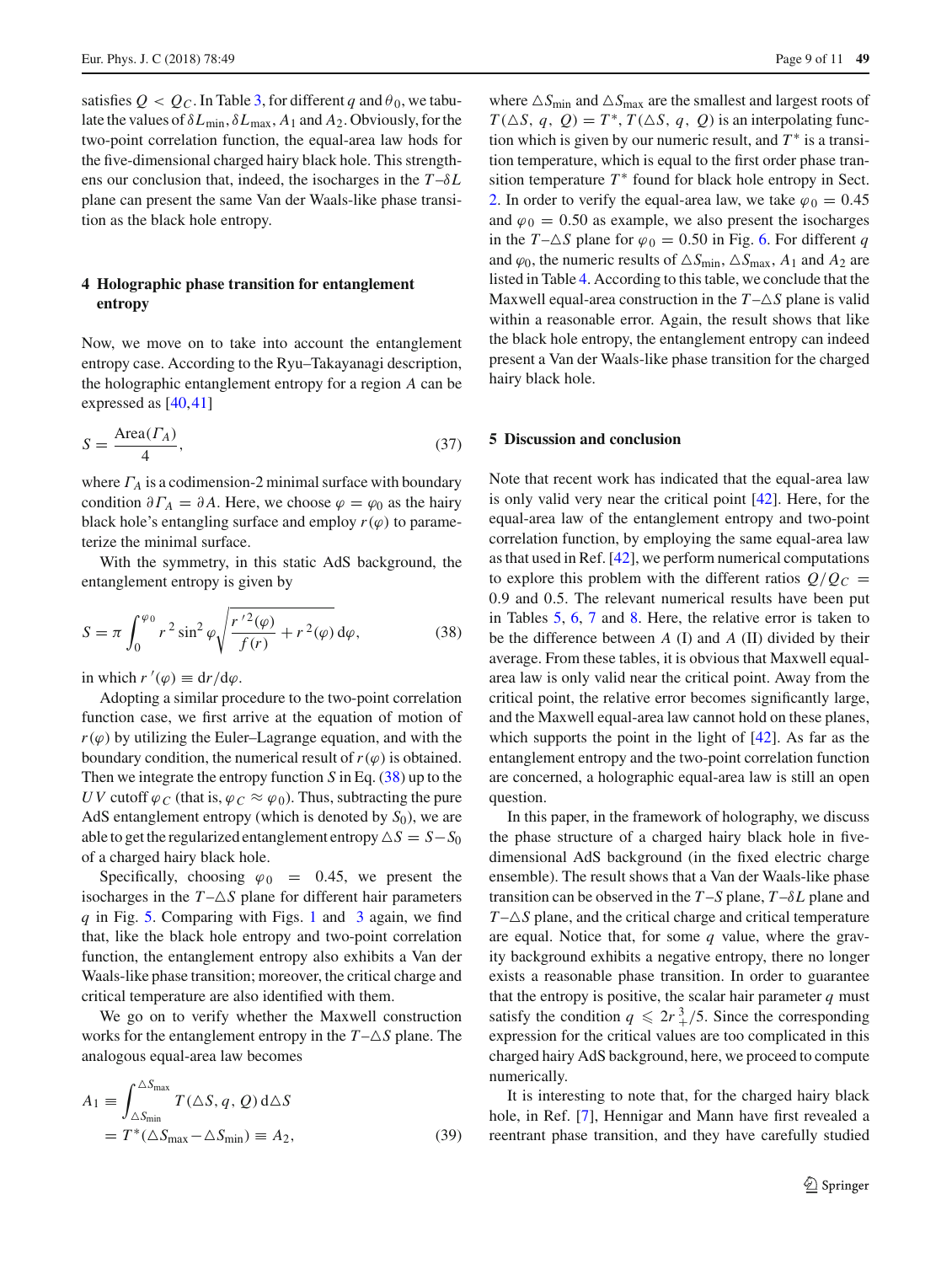<span id="page-9-6"></span>**Table 4** Check of the Maxwell equal-area construction in the  $T - \Delta S$  plane

<span id="page-9-7"></span>

|                                                                                                                       |                | $\varphi_0 = 0.45$ |                                       |         |                          | $\varphi_0 = 0.50$ |                                      |                   |
|-----------------------------------------------------------------------------------------------------------------------|----------------|--------------------|---------------------------------------|---------|--------------------------|--------------------|--------------------------------------|-------------------|
| $q = -0.010$                                                                                                          | $T^* = 0.4506$ |                    | $\Delta S_{\text{min}} = 0.002343243$ |         | $A_1 = 0.0052170$        |                    | $\Delta S_{\text{min}} = 0.00321284$ | $A_1 = 0.0081764$ |
|                                                                                                                       |                |                    | $\Delta S_{\text{max}} = 0.013932195$ |         | $A_2 = 0.0052220$        |                    | $\Delta S_{\text{max}} = 0.02136945$ | $A_2 = 0.0081814$ |
| $q = -0.005$                                                                                                          | $T^* = 0.4524$ |                    | $\Delta S_{\text{min}} = 0.00227335$  |         | $A_1 = 0.0055859$        |                    | $\Delta S_{\text{min}} = 0.00302369$ | $A_1 = 0.0087256$ |
|                                                                                                                       |                |                    | $\Delta S_{\text{max}} = 0.01463187$  |         | $A_2 = 0.0055910$        |                    | $\Delta S_{\text{max}} = 0.02232081$ | $A_2 = 0.0087300$ |
| $T^* = 0.4552$<br>$q = 0.005$                                                                                         |                |                    | $\Delta S_{\text{min}} = 0.00201383$  |         | $A_1 = 0.0061112$        |                    | $\Delta S_{\text{min}} = 0.00273341$ | $A_1 = 0.0095445$ |
|                                                                                                                       |                |                    | $\Delta S_{\text{max}} = 0.01544459$  |         | $A_2 = 0.0061137$        |                    | $\Delta S_{\text{max}} = 0.02369990$ | $A_2 = 0.0095440$ |
| $T^* = 0.4561$<br>$q = 0.010$                                                                                         |                |                    | $\Delta S_{\text{min}} = 0.00193166$  |         | $A_1 = 0.0062515$        |                    | $\Delta S_{\text{min}} = 0.00261655$ | $A_1 = 0.0097623$ |
|                                                                                                                       |                |                    | $\Delta S_{\text{max}} = 0.01563169$  |         | $A_2 = 0.0062486$        |                    | $\Delta S_{\text{max}} = 0.02400015$ | $A_2 = 0.0097531$ |
| <b>Table 5</b> Check of the                                                                                           |                |                    |                                       |         |                          |                    |                                      |                   |
| Maxwell's area law in the $T-\delta L$<br>plane for $q = 0.010$ and<br>$\theta_0 = 0.45$                              |                | $T^*$              | $\mathcal{Q}$                         | $Q/Q_c$ | $A($ I                   |                    | A(II)                                | Relative error    |
|                                                                                                                       |                | 0.447060           | 0.0603879                             | 0.9     | $2.42670 \times 10^{-7}$ |                    | $2.61054 \times 10^{-7}$             | 0.0182480         |
|                                                                                                                       |                | 0.464856           | 0.0335489                             | 0.5     | $9.12172 \times 10^{-6}$ |                    | $6.55055 \times 10^{-6}$             | 0.0820291         |
| Table 6 Check of the Maxwell<br>equal-area law in the $T-\delta L$<br>plane for $q = -0.010$ and<br>$\theta_0 = 0.50$ |                | $T^*$              |                                       |         |                          |                    |                                      |                   |
|                                                                                                                       |                |                    | $\mathcal{Q}$                         | $Q/Q_c$ | A(I)                     |                    | A(II)                                | Relative error    |
|                                                                                                                       |                | 0.442300           | 0.0437746                             | 0.9     | $1.24830 \times 10^{-7}$ |                    | $1.35112 \times 10^{-7}$             | 0.0197772         |
|                                                                                                                       |                | 0.451123           | 0.0243192                             | 0.5     | $3.55393 \times 10^{-6}$ |                    | $2.44831 \times 10^{-6}$             | 0.0921010         |
| <b>Table 7</b> Check of the Maxwell                                                                                   |                | $T^*$              | $\mathcal{Q}$                         | $Q/Q_c$ | A(I)                     |                    | A(II)                                | Relative error    |
| equal-area law in the $T-\Delta S$<br>plane for $q = -0.010$ and<br>$\varphi_0 = 0.45$                                |                |                    |                                       |         |                          |                    |                                      |                   |
|                                                                                                                       |                | 0.442300           | 0.0437746                             | 0.9     | $1.54531 \times 10^{-6}$ |                    | $1.70203 \times 10^{-6}$             | 0.0241305         |
|                                                                                                                       |                | 0.451123           | 0.0243192                             | 0.5     | $4.50689 \times 10^{-5}$ |                    | $3.12496 \times 10^{-5}$             | 0.0905374         |
| <b>Table 8</b> Check of the Maxwell                                                                                   |                | $T^*$              | $\mathcal{Q}$                         | $Q/Q_c$ | $A($ I                   |                    | $A(\mathbf{II})$                     | Relative error    |
| equal-area law in the $T-\Delta S$<br>plane for $q = 0.010$ and                                                       |                |                    |                                       |         |                          |                    |                                      |                   |
| $\varphi_0 = 0.50$                                                                                                    |                | 0.447060           | 0.0603879                             | 0.9     | $8.04075 \times 10^{-6}$ |                    | $7.81503 \times 10^{-6}$             | 0.00711788        |
|                                                                                                                       |                | 0.464856           | 0.0335489                             | 0.5     | $2.73991 \times 10^{-4}$ |                    | $1.93884 \times 10^{-4}$             | 0.08560700        |

<span id="page-9-10"></span><span id="page-9-9"></span><span id="page-9-8"></span>the criticality and the Van der Waals behavior in the *P*–*V* plane. Here, in the *T* –*S* plane, by choosing some proper values of *q*, we also present the Van der Waals-like phase transition, thereby strengthening the conclusion of Ref. [\[7\]](#page-9-5). It is worth emphasizing that, motivated by holography, besides the black hole entropy, we also make use of the two-point correlation function and entanglement entropy to detect the Van der Waals-like phase transition.

**Acknowledgements** We thank the anonymous reviewers for careful reading of our manuscript and their many insightful comments and suggestions. We would like to thank Xiao-Xiong Zeng for his helpful discussions. This work is supported by the National Natural Science Foundation of China (Grant nos. 11573022 and 11703018).

**Open Access** This article is distributed under the terms of the Creative Commons Attribution 4.0 International License [\(http://creativecomm](http://creativecommons.org/licenses/by/4.0/) [ons.org/licenses/by/4.0/\)](http://creativecommons.org/licenses/by/4.0/), which permits unrestricted use, distribution, and reproduction in any medium, provided you give appropriate credit to the original author(s) and the source, provide a link to the Creative Commons license, and indicate if changes were made. Funded by SCOAP3.

#### **References**

- <span id="page-9-0"></span>1. J.M. Maldacena, Adv. Theor. Math. Phys. **2**, 231 (1998)
- <span id="page-9-1"></span>2. S.W. Hawking, D.N. Page, Commun. Math. Phys. **87**, 577 (1983)
- <span id="page-9-2"></span>3. A. Chamblin, R. Emparan, C.V. Johnson, R.C. Myers, Phys. Rev. D **60**, 104026 (1999)
- <span id="page-9-3"></span>4. A. Chamblin, R. Emparan, C.V. Johnson, R.C. Myers, Phys. Rev. D **60**, 064018 (1999)
- <span id="page-9-4"></span>5. D. Kastor, S. Ray, J. Traschen, Class. Quantum Grav. **26**, 195011 (2009)
- 6. A.M. Frassino, D. Kubiznak, R.B. Mann, F. Simovic, JHEP **1409**, 080 (2014)
- <span id="page-9-5"></span>7. R.A. Hennigar, R.B. Mann, Entropy **17**, 8056 (2015)
- 8. S.W. Wei, Y.X. Liu, Phys. Rev. D **91**, 044018 (2015)
- 9. S.H. Hendi, A. Sheykhi, S. Panahiyan, B. Eslam Panah, Phys. Rev. D **92**, 064028 (2015)